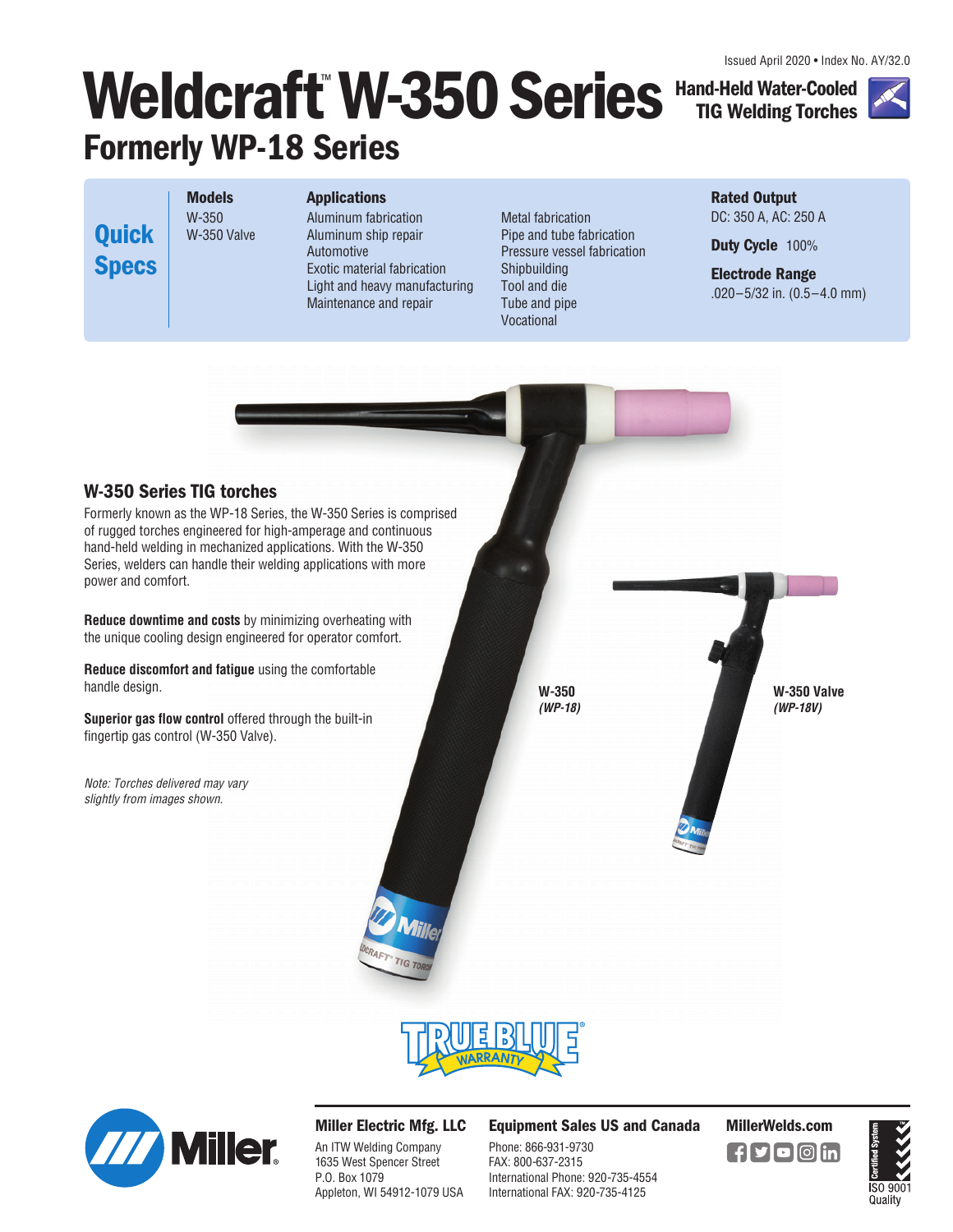# **Torch Packages**

|                  | <b>Models</b>   |                            | <b>Rubber</b>              | <b>Vinyl</b>               |                            |
|------------------|-----------------|----------------------------|----------------------------|----------------------------|----------------------------|
| <b>Old Model</b> | <b>New Name</b> | 12.5 ft. $(3.8 \text{ m})$ | $25$ ft. $(7.6 \text{ m})$ | 12.5 ft. $(3.8 \text{ m})$ | $25$ ft. $(7.6 \text{ m})$ |
| <b>WP-18</b>     | W-350           | <b>WP-18-12-R</b>          | <b>WP-18-25-R</b>          | WP-18-12                   | <b>WP-18-25</b>            |
| <b>WP-18V</b>    | W-350 Valve     |                            | <b>WP-18V-25-R</b>         | _                          | <b>WP-18V-25</b>           |

**V** = Valve

**Torch packages include torch body, handle, power cable, long back cap, gas hose, and water hose.**

# **Connectors**

## **Power cable connectors**



**195377**  50 mm Dinse-style with water return line for water-cooled torch.



**195380**  50 mm Dinse-style gas thru with gas and water return lines for water-cooled torch.



**225028**  50 mm thread-lock-style for water-cooled torch.



**45V11**  Power cable adapter for water-cooled torch.

| <b>Machines</b>                                                                                  | <b>Connection Type</b>      | <b>1-Piece Power Cable Connectors</b> |
|--------------------------------------------------------------------------------------------------|-----------------------------|---------------------------------------|
| <b>TIG Machines</b>                                                                              |                             |                                       |
| CST <sup>®</sup> 280 (Dinse)                                                                     | 50 mm Dinse-style           | 195377                                |
| Dynasty® 200/210/280/350/400                                                                     | 50 mm Dinse-style           | 195377                                |
| Dynasty <sup>®</sup> 700/800                                                                     | 50 mm thread-lock           | 225028                                |
| Maxstar <sup>®</sup> 200/210/280/350/400                                                         | 50 mm Dinse-style           | 195377                                |
| Maxstar <sup>®</sup> 700/800                                                                     | 50 mm thread-lock           | 225028                                |
| Syncrowave <sup>®</sup> 200/210                                                                  | 50 mm Dinse-style gas thru  | 195380                                |
| Syncrowave <sup>®</sup> 250 DX/300/350 DX (Dinse)                                                | 50 mm Dinse-style           | 195377                                |
| Syncrowave® 250 DX/300/350 DX (stud)                                                             | $1/2$ in. stud              | 45V11                                 |
| <b>Multiprocess Machines</b>                                                                     |                             |                                       |
| Dimension™ 302/452/NT 450/650/652                                                                | $1/2$ in. stud              | 45V11                                 |
| Dynasty® 280 DX Multiprocess                                                                     | 50 mm Dinse-style           | 195377                                |
| Multimatic <sup>®</sup> 255                                                                      | 50 mm Dinse-style           | 195377                                |
| PipeWorx                                                                                         | $1/2$ in. stud              | 45V11                                 |
| XMT <sup>®</sup> 304/350                                                                         | 50 mm Dinse-style           | 195377                                |
| $XMT^{\circledR}$ 450                                                                            | $1/2$ in. stud              | 45V11                                 |
| <b>Engine-Driven Machines</b>                                                                    |                             |                                       |
| Most Big Blue®, Trailblazer®, Bobcat™,<br>Blue Star <sup>®</sup> and Wildcat <sup>®</sup> models | $1/2$ in. stud              | 45V11                                 |
| Big Blue <sup>®</sup> 450 Duo CST                                                                | 50 mm Dinse-style           | 195377                                |
| <b>General Reference</b>                                                                         |                             |                                       |
|                                                                                                  | 50 mm Dinse-style           | 195377                                |
|                                                                                                  | 50 mm Dinse-style gas thru  | 195380                                |
|                                                                                                  | 50 mm thread-lock           | 225028                                |
|                                                                                                  | $1/2$ in. stud              | 45V11                                 |
| <b>Other Adapter</b>                                                                             |                             |                                       |
|                                                                                                  | Stud to Dinse-style adapter | 232728                                |

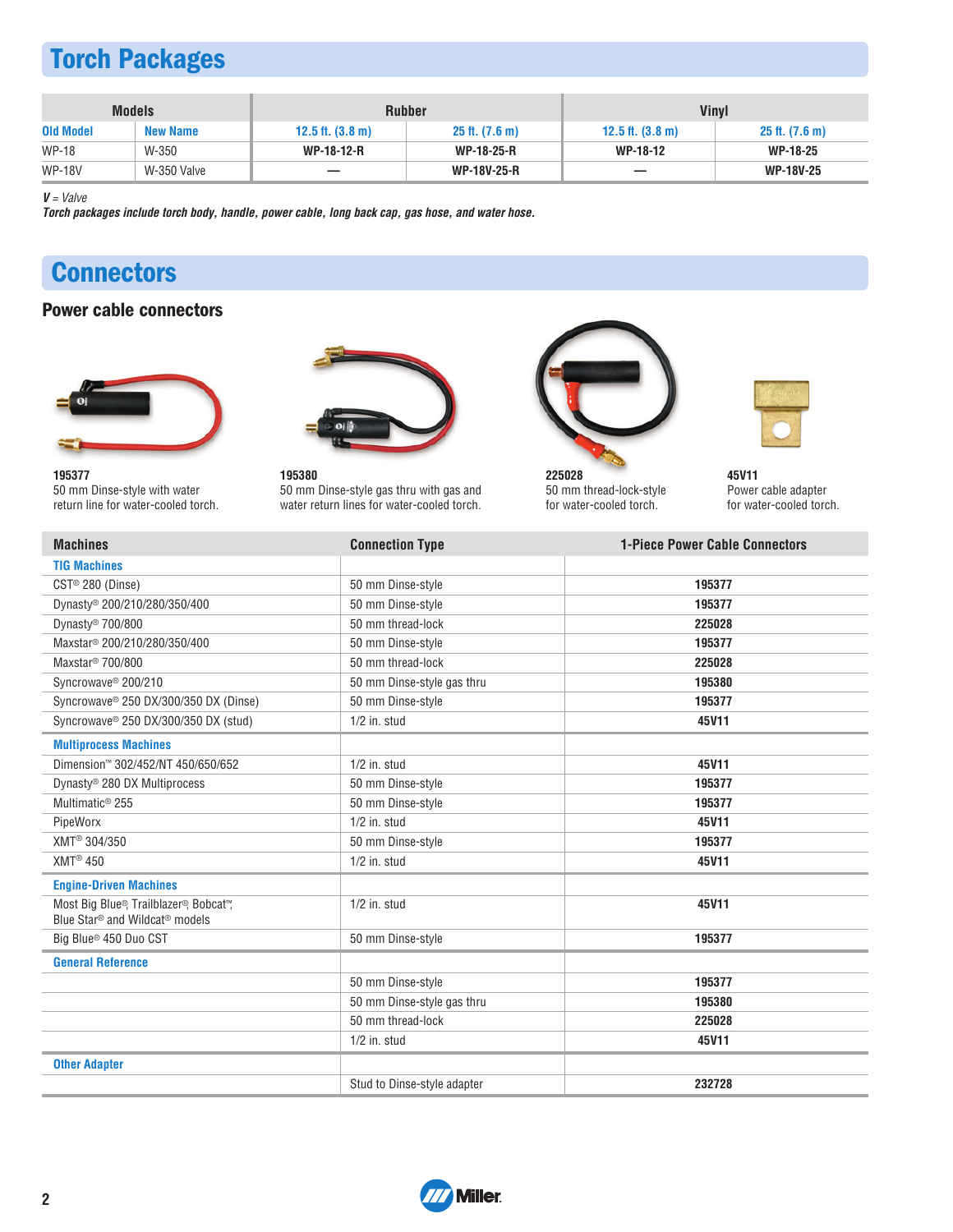## **Consumables (Refer to Owner's Manual for additional replacement parts.)**





11  $\approx$  15 

**18** 18 **b** 19 **b** 20

| <b>Non-Gas Lens</b>             |              |                |               |                                                 |              |                |                |              |
|---------------------------------|--------------|----------------|---------------|-------------------------------------------------|--------------|----------------|----------------|--------------|
| Electrode Size - inch (mm)      | .040(1.0)    |                | 1/16(1.6)     | 3/32(2.4)                                       |              | 1/8(3.2)       |                | 5/32(4.0)    |
| 1 Insulator (required)          | <b>18CG</b>  |                | <b>18CG</b>   | <b>18CG</b>                                     |              | <b>18CG</b>    |                | <b>18CG</b>  |
| 2 Collet                        | <b>10N22</b> |                | <b>10N23</b>  | <b>10N24</b>                                    |              | <b>10N25</b>   |                | 54N20        |
| 3 Collet Body                   | <b>10N30</b> |                | <b>10N31</b>  | <b>10N32</b>                                    |              | <b>10N28</b>   |                | 406488       |
| Nozzle Size - size # (inch)     | 4(1/4)       | 5(5/16)        | 6(3/8)        | 7(7/16)                                         | 8(1/2)       | 10(5/8)        | 12(3/4)        | <b>Short</b> |
| 4 Alumina                       | <b>10N50</b> | <b>10N49</b>   | <b>10N48</b>  | <b>10N47</b>                                    | <b>10N46</b> | <b>10N45</b>   | <b>10N44</b>   |              |
| * Long Alumina                  | —            | <b>10N49L</b>  | <b>10N48L</b> | <b>10N47L</b>                                   |              |                |                |              |
| * Lava                          |              |                | 105Z44        | 105Z45                                          | 08N78        |                |                |              |
| * Long Lava                     |              | 105Z60         |               | 105Z61                                          |              |                |                |              |
| <b>Gas Lens</b>                 |              |                |               |                                                 |              |                |                |              |
| Electrode Size - inch (mm)      | .040(1.0)    |                | 1/16(1.6)     | 3/32(2.4)                                       |              | 1/8(3.2)       |                | 5/32(4.0)    |
| 5 Insulator (required)          | 54N01        |                | 54N01         | 54N01                                           |              | 54N01          |                | 54N01        |
| 2 Collet                        | <b>10N22</b> |                | <b>10N23</b>  |                                                 | <b>10N24</b> | <b>10N25</b>   |                | 54N20        |
| 6 Gas Lens                      | 45V24        |                | 45V25         |                                                 | 45V26        | 45V27          |                | 45V28        |
| Nozzle Size - size # (inch)     | 4(1/4)       | 5(5/16)        | 6(3/8)        | 7(7/16)                                         | 8(1/2)       | 10(5/8)        | 12(3/4)        | <b>Short</b> |
| <b>7</b> Alumina Gas Lens       | 54N18        | 54N17          | 54N16         | 54N15                                           | 54N14        |                |                | 54N19        |
| * Long Gas Lens                 |              | 54N17L         | 54N16L        | 54N15L                                          |              |                |                |              |
| <b>Large Diameter Gas Lens</b>  |              |                |               |                                                 |              |                |                |              |
| Electrode Size - inch (mm)      | .040(1.0)    |                | 1/16(1.6)     | 3/32(2.4)                                       |              | 1/8(3.2)       |                | 5/32(4.0)    |
| 8 Insulator (required)          | 54N63        |                | 54N63         |                                                 | 54N63        | 54N63          |                | 54N63        |
| 2 Collet                        | <b>10N22</b> |                | <b>10N23</b>  | <b>10N24</b>                                    |              | <b>10N25</b>   |                | 54N20        |
| 9 Large Diameter Gas Lens       | 45V0204      |                | 45V116        |                                                 | 45V64        | 995795         |                | 45V63        |
| Nozzle Size $-$ size $#$ (inch) | 4(1/4)       | 5(5/16)        | 6(3/8)        | 7(7/16)                                         | 8(1/2)       | 10(5/8)        | 12(3/4)        | <b>Short</b> |
| 10 Large Dia. Gas Lens          |              |                | 57N75         |                                                 | 57N74        | 53N88          | 53N87          | 53N89        |
| * Large Dia. Gas Lens-L         |              |                | 57N75L        |                                                 | 57N74L       | 53N88L         | 53N87L         |              |
| * Large Dia. Gas Lens-XL        |              |                | 57N75XL       |                                                 | 57N74XL      | 53N88XL        | 53N87XL        |              |
| <b>Stubby Non-Gas Lens</b>      |              |                |               |                                                 |              |                |                |              |
| Electrode Size - inch (mm)      |              | .040(1.0)      | 1/16(1.6)     |                                                 |              | 3/32(2.4)      | 1/8(3.2)       |              |
| 11 Insulator (required)         |              | <b>18CG20</b>  | <b>18CG20</b> |                                                 |              | <b>18CG20</b>  | <b>18CG20</b>  |              |
| 12 Stubby Collet                |              | <b>10N22S</b>  | <b>10N23S</b> |                                                 |              | <b>10N24S</b>  | <b>10N25S</b>  |              |
| <b>13 Stubby Collet Body</b>    |              | 17CB20         | 17CB20        |                                                 |              | 17CB20         | 17CB20         |              |
| Nozzle Size - size # (inch)     | 4(1/4)       | 5(5/16)        | 6(3/8)        | 7(7/16)                                         | 8(1/2)       | 10(5/8)        | 12(3/4)        | <b>Short</b> |
| 14 Stubby Alumina               | <b>13N08</b> | <b>13N09</b>   | <b>13N10</b>  | <b>13N11</b>                                    | <b>13N12</b> | 13N13          |                |              |
| <b>Stubby Gas Lens</b>          |              |                |               |                                                 |              |                |                |              |
| Electrode Size - inch (mm)      |              | .040(1.0)      | 1/16(1.6)     |                                                 |              | 3/32(2.4)      | 1/8(3.2)       |              |
| 15 Insulator (required)         |              | <b>17GLG20</b> | 17GLG20       |                                                 |              | <b>17GLG20</b> | <b>17GLG20</b> |              |
| 12 Stubby Collet                |              | <b>10N22S</b>  |               | <b>10N23S</b><br><b>10N24S</b><br><b>10N25S</b> |              |                |                |              |
| 16 Stubby Gas Lens              |              | 17GL040        | 17GL116       |                                                 |              | 17GL332        | 17GL18         |              |
| Nozzle Size - size # (inch)     | 4 (1/4)      | 5(5/16)        | 6(3/8)        | 7(7/16)                                         | 8(1/2)       | 10(5/8)        | 12(3/4)        | <b>Short</b> |
| 17 Alumina Gas Lens             | 53N58        | 53N59          | 53N60         | 53N61                                           | 53N61S       |                |                |              |
| <b>Back Caps</b>                |              |                |               |                                                 |              |                |                |              |

Short **57Y04 19** Medium **300M 20** Long **57Y02** 

\*Not shown.